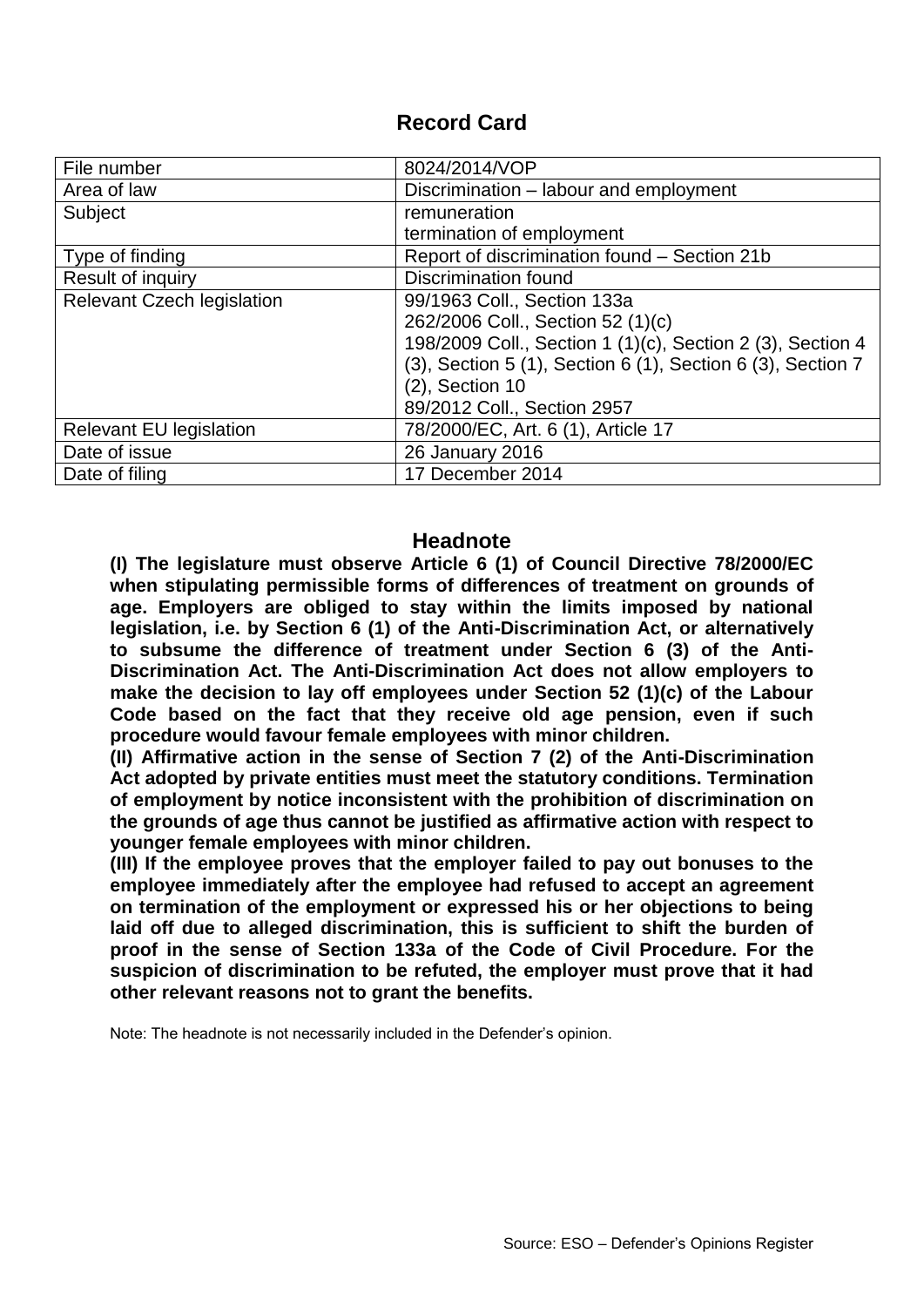#### **Document:**

Brno, 26 January 2016 File No.: 8024/2014/VOP/EN

#### 8027/2014/VOP/EN **Report on inquiry in a case of discrimination on grounds of age upon termination of employment by notice (laying off employees)**

In late 2014, I was contacted by Ms. Z. S. and Ms. M. Š. (hereinafter also the "complainants"), who used to work as judicial officers at the X court. They stated that they had been discriminated against by their former employer on the grounds of their age. Since the contents of the complainants' complaints are similar and the complainants know each other and are familiar with each other's situation, I decided to address the established facts in one report.

Ms. S stated that she had worked for the X court for 38 altogether; Ms. Š had worked there for 25 years. According to the submitted employment contracts, the complainants as judicial officers were responsible especially for "independent decision-making to the statutory extent in all aspects of administration of justice in criminal, civil and administrative cases".[1] The complainants stated that they had worked in the distraint unit.

On 25 September 2014, the complainants were allegedly summoned to the office of their superior, Vice-President of the X court Mr. A. B., who informed them that the court did not receive enough money for remunerations and the Y court thus ordered the X court to lay off all working pensioners. After that, he presented the complainants with agreements on termination of employment, which they refused to sign. They stated that the Vice-President of the court tried to talk them into signing and threatened that he would keep transferring them between departments until they decided to leave of their own accord, or that he would dismiss them himself. Ms. Š stated that she had subsequently been called into the office of the head of the distraint department; in this meeting, she was very hurt by the remark of the Vice-President of the X court Mr. A. B., who allegedly stated: "I hope you don't want to keep working until you die; you have your pension, stay at home." After that, there was allegedly another attempt to talk Ms. Š. into signing the agreement on termination of employment, this time by the President of the X court Mr. C. D.; the relevant meeting was reportedly also attended by A. B. and the head of the court administration Ms. E. F. Immediately after that, the complainants were laid off for reasons of redundancy on 2 October 2014. In the notice of termination, the employer stated that the redundancy resulted from decision of the employer on the redundancy of two judicial officer jobs, Ref. No. Spr 2956/2014 (also dated 2 October 2014).

According to the complainants' statements, apart from themselves, one other colleague of an advanced age (born in 1950) was also laid off, where this colleague also had refused to accept the agreement on termination of employment. Subsequently, the agreement was accepted by other employees – working pensioners; according to the complainants, some of them were pressured into doing so, some accepted voluntarily. The complainants named four of those colleagues.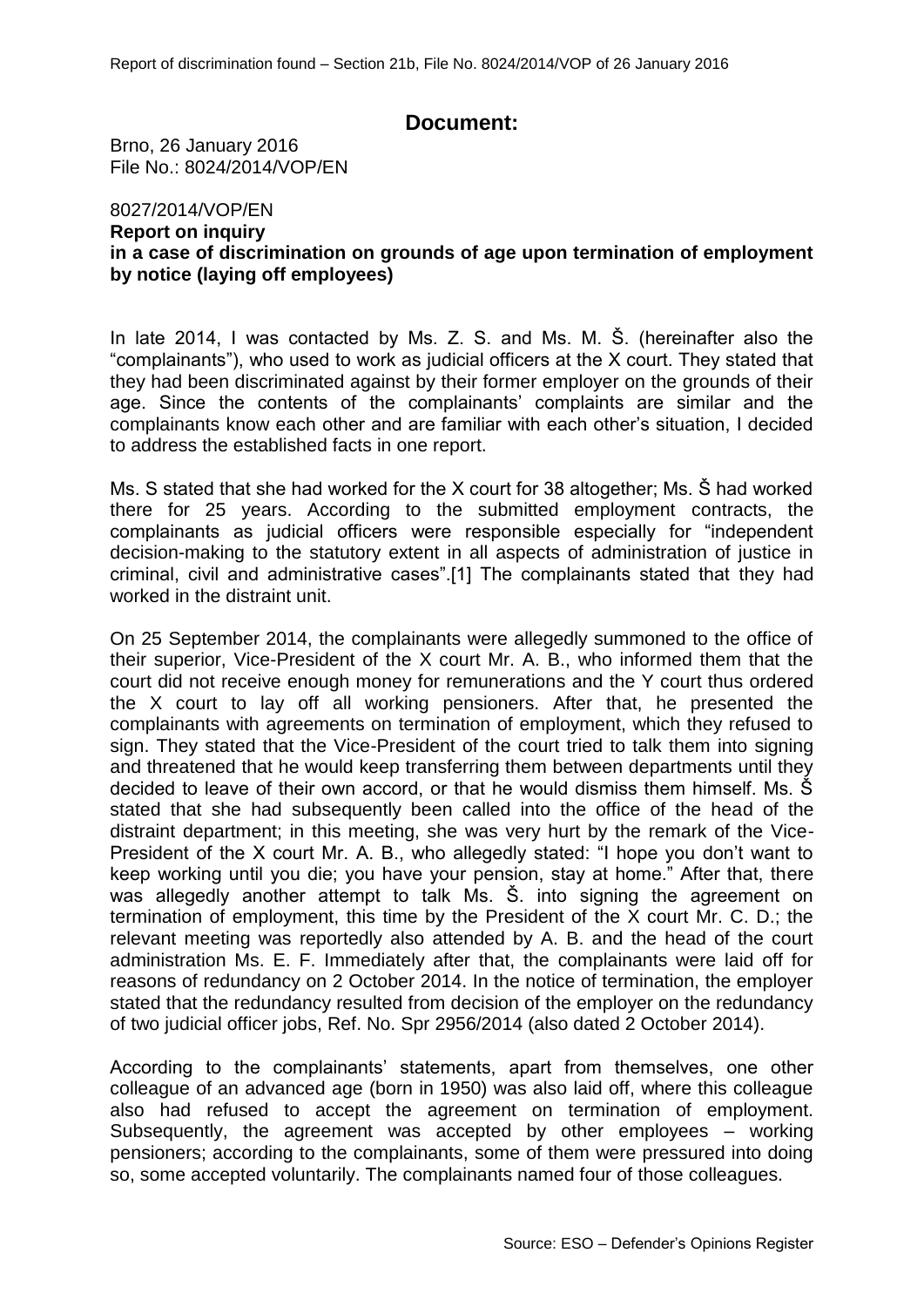The complainants believe that the redundancy was a pretext and the real reason was their retirement age. Ms. S. submitted a copy of a document of 1 December 2014 whereby the X court initiated a selection procedure to recruit a judicial officer. She stated that the employment contract had allowed the employer to transfer her to another unit; this would not have been a problem for her as she had experience in other fields as well. Ms. Š. stated that her former area of responsibility, chamber 79 EXE, and all her former work had been assumed by judicial trainee Mgr. H. K., referring to the schedule of work for 2015.

Both complainants expressed their objections to the termination by notice. Ms. S contacted the X court twice in writing (letters of 7 November 2014 and 7 January 2015); she also sent a letter directly to the President of the X court on 18 December 2014. Ms. Š. informed the employer of her objections to the termination in writing on 10 November 2014.

The complainants also stated that the employer paid out extraordinarily high benefits in December 2014. The benefits were paid out to every employee in the distraint unit apart from the complainants and their colleague who had also refused to sign the agreement on termination of employment. They considered this conduct as the employer's punishment for not having wanted to terminate their employment by agreement.

Ms. S. lodged an action for annulment of the termination of employment by a notice; at the time of issuance of this report, the first hearing is yet to be ordered.

# **A – Subject of inquiry**

In the case at hand, I focused on assessment of the alleged discrimination by the X court as the employer on grounds of age, because the law confers on me the competence to act in matters concerning the right to equal treatment and protection against discrimination.[2]

# **B – Findings of fact**

Based on the complainants' complaints, the head of the equal treatment department contacted the President of the X court Mr. C. D. and asked him to provide his comments.

# **B.1 Insufficient funds for remuneration**

In the introductory part of his comment, the President of the court completely dismissed the complainants' interpretation as arbitrary and subjective. He stated that the Y court (especially the head of the court administration Mr. G. H.) had announced approximately in mid 2014 that there would be a sharp drop in the volume of budgeted funds for remuneration as compared to 2014 and that it would be up to the court's administration to determine the specific measures. The X court opted not to reduce the remuneration of all employees; the President of the court described the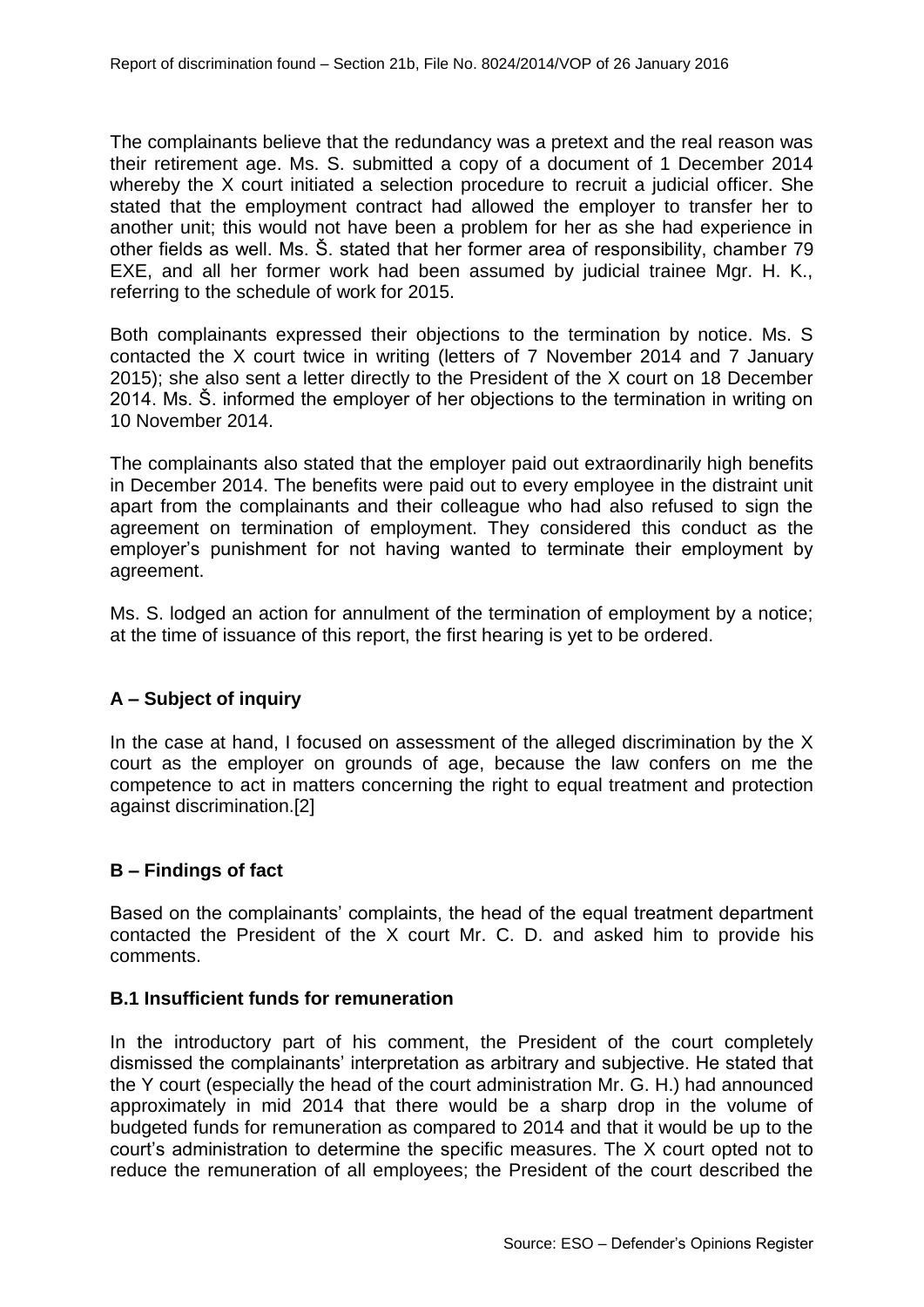adopted measures as follows: "The individual Vice-Presidents of the court were ordered to find out which employees in their departments were employed for a fixed term and which of them were indispensable and their contracts would be renewed, and which employees would be laid off due to a lack of funds. They were simultaneously ordered to inspect the workloads of the employees in their units and identify employees that would be redundant due to a low workload and redistribution of work."

The President of the court noted that the complainants had worked in a unit headed by Vice-President of the court Mr. A. B., who had made an audit of the personnel and found that "there [had been] a significant decrease in the number of received cases in the distraint unit – as compared to the previous years, the decrease [had amounted] to 85% (from 10,000 received cases in the previous years to 1,000 received cases in 2014) and it had thus been possible to reduce the number of judicial officers in the department." Mr. B. had the option to lay off either Ms. R. H. (36 years of age, one minor child aged 6) and Ms. Z. S., who was already 64 and who had been eligible for old age pension already from 4 January 2009 and had actually collected the pension from 1 March 2009. In this connection and in view of the Government Strategy for Gender Equality in the Czech Republic for 2014-2015, the priorities and procedure of the Ministry of Justice of the Czech Republic when striving for equal opportunities for women and men in 2014 and their implementation by the Y court and the subordinated courts, it was inappropriate and impossible to terminate the employment of R. H., also due to gender reasons, as it is generally known that mothers with minor children have a very vulnerable position in the labour market, due to frequently having to care for a family member, among other reasons. Therefore, Mr. B. proposed that his unit should lay off complainant S., who had received old age pension for years and who thus had the certainty of at least some income, unlike unemployed mothers of minor children. The decision to lay off Ms. M. Š. (among other decisions) was based on the same reason [emphasis by the author], where the number of received cases also had dropped significantly in the distraint department and the choice was between her and JUDr. R., mother of three minor children, who was returning to work after her maternity leave, and judicial officer A. B., mother of 2 minor children."

The President of the court dismissed the discrimination alleged by the complainants. He stated as follows: "An employer is legitimately entitled to monitor which employees are eligible for pensions, or already collect pensions and work and the same time, and whether these employees are considering to terminate their employment and if so then when approximately they intend to do so. The President of the court made the respective enquiries both with the administrative staff and with the judges. All this was done to provide for the operation of the court from the personal, material and financial perspective, as necessary under Section 127 of Act No, 6/2002, on courts and judges."

# **B.2 Takeover of the complainants' tasks**

According to the statement of the President of the court, the tasks of complainant Z. S. were assumed by judicial officer R. H. and the complainant's working position ceased to exist. As regards the statement that the tasks of Ms. Š. had been assumed by judicial trainee Mgr. H. K., the President of the court stated that she had been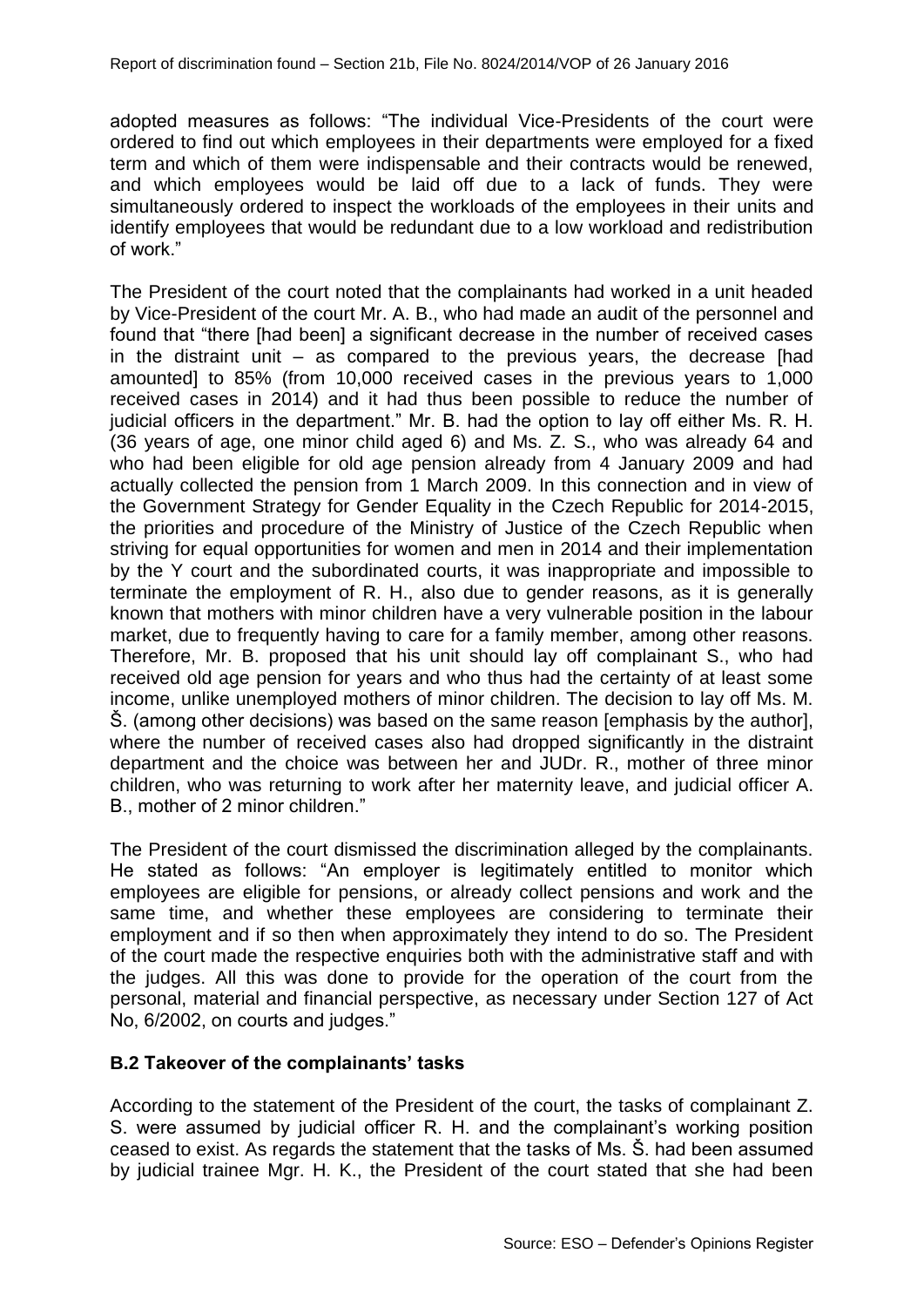transferred from the Y court to the X court in August 2014. Since 1 January 2015, Mr. B has been her supervisor. She is a judicial trainee, she is less than 30 years old, she has not passed her judicial examinations yet; within her preparations, she had served for about half a year in the relevant unit, C; she would work in units E, or rather E and P, for another six months and, in addition to that, she was permanently discharging certain tasks in Cd. According to the President of the court, "she has definitely not been recruited by the present court to replace complainant Š".

#### **B.3 Response to the written objections to the termination by notice**

As regards the complainants' objections to the termination by notice, the President of the court stated that there had been no reason to argue with the complainants about the reasons for the termination in writing, since the reasons had already been properly communicated and explained by the Vice-President of the court. The President only replied to Ms. S., who had expressly insisted that her employment should continue, where the President had stated that he considered the termination valid and acknowledged her objections.

# **B.4 Termination of employment of other employees**

The President of the court notes that the complainants failed to acknowledge the fact that the court ceased to employ 38 people from 1 January 2014 to 28 February 2015 and only nine of these people were over 60 years of age. From mid 2014, when the reduction in the funds for remuneration of the employees in 2015 became known, the court ceased to employ 24 people, of which eight were over 60 years of age. He further states: "If we concentrate on terminations in the positions of judicial officers, including the complainants, then a total of 10 judicial officers were laid off from 1 January 2014 to 28 February 2015; an agreement on termination was reached in 5 cases, two cases involved expiry of a term, one judicial officer handed in her notice and two employees were laid off by the employer. Of these judicial officers, seven were from 26 to 40 years of age, three were over 64 years of age. It is thus absolutely clear that there occurred and occurs no discrimination on grounds of age." The President of the court supplemented his statements with a table including details on terminations of employment from 1 January 2014 to 28 February 2015, specifically the names, ages and positions of the relevant employees as we as the dates and reasons of why the employment terminated.

Apart from the above, it follows from the table that the employer laid off four employees in the relevant period, of which two were the complainants, one was their colleague – a judicial secretary of a similar age, who was in the same situation as the complainants, according to their statements (i.e. she had refused to sign the agreement on termination of employment, was laid off due to redundancy and did not receive benefits in December 2014) and one was an employee of 35 years of age, who had worked as an executor. This employee was laid off on 31 March 2014 and the reasons are unclear from the table. The complainants and the judicial secretary of a retirement age were all laid off as of 31 December 2014. The other employees were either terminated by agreement, expiry of the agreed term or due to their appointment as judges.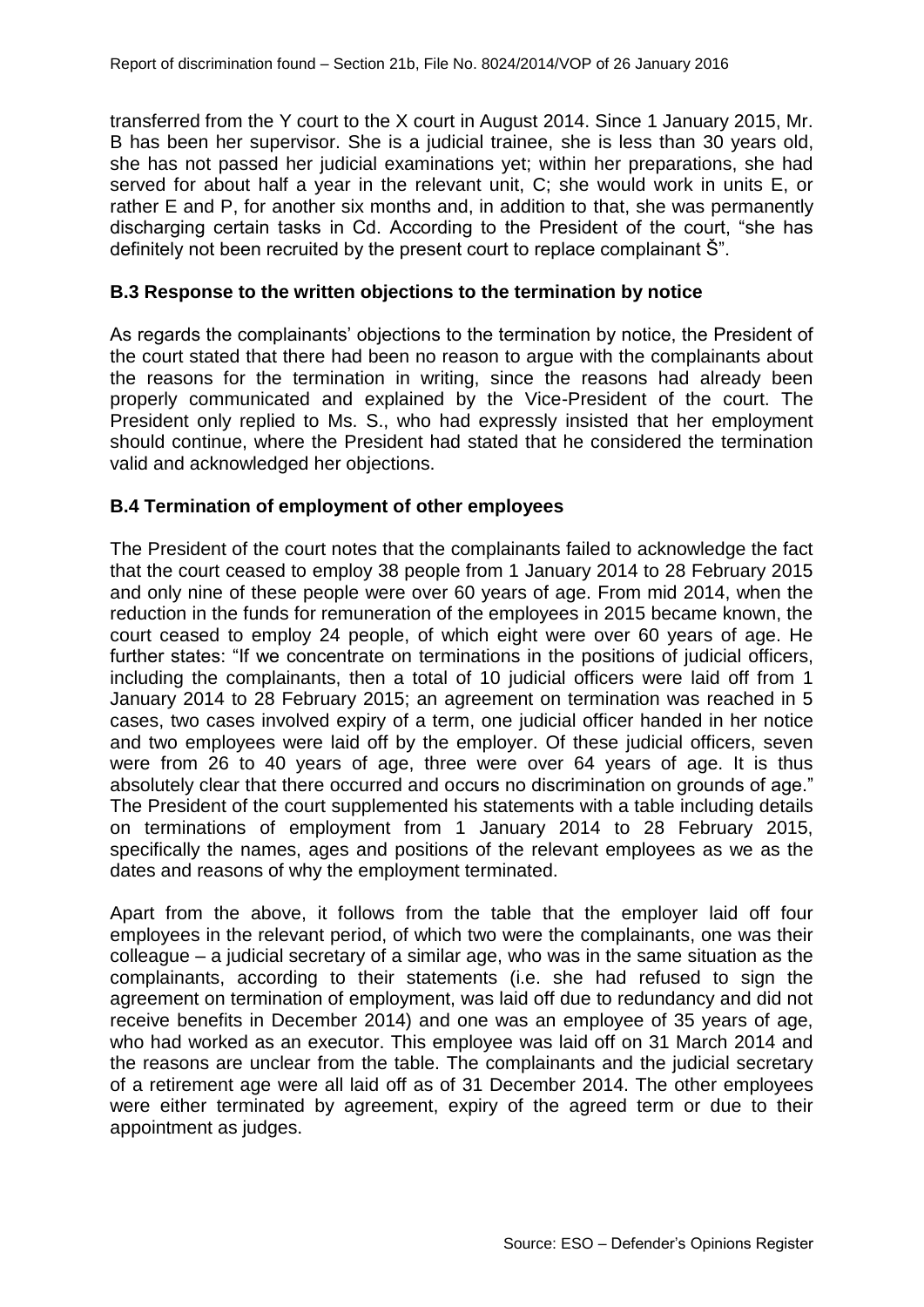#### **B.5 Selection procedure to recruit a judicial officer**

According to the statement of the President of the court, a selection procedure to recruit a judicial officer was announced in December 2014 because an existing employee of the court had handed in her notice, effective from 31 January 2015. She informed the employer accordingly in November 2014 and it was thus possible to announce the selection procedure immediately. The President of the court noted that the position had then been assumed by an existing employee of the court who had worked as a recorder and her re-assignment thus had not increased the total number of the court's employees. The President failed to respond to the question why the employer had not offered this working position to any of the complaints; he merely stated that neither of them had applied for the position.

# **B.6 Bonuses**

Based on the enquiry as to which employees had not received extraordinary bonuses in December 2014 and why the bonuses had not been paid to the complainants, the President of the court described the system of remuneration at the institution and stated the following: "In December 2014, bonuses were not paid to 6 employees, including both complainants. As regards the complainants, I had no reason to modify the proposal of the competent Vice-President. There had always been significant differences in the amounts of the bonuses in units P, E and D and it was not unusual that bonuses were not granted at all."

As regards the specific situation of Ms. S, the President of the court noted that since he had had information on massive non-compliance with the working hours, he could have dismissed her on a summary basis. The President of the court stated that Ms. S. had been misstating the time she had spent working for a long time; however, he had ultimately decided "for a more sensitive option of termination by notice, with a severance pay, but without a bonus".

# **B.7 Objection based on allegedly superfluous inquiry by the Defender**

In conclusion of his statement, the President of the court expressed his conviction that "the entire situation [had] probably resulted from the complainants being surprised and taken aback by the termination, and [were] now trying to induce the impression of discrimination, relying on their age." Since Ms. S has lodged an action and the matter will be subjected to court review, the President of the court believes that my inquiry is superfluous at the present time.

# **C – The Defender's assessment of the case**

By way of introduction, I would like to note that I do not consider the issuance of this report as superfluous or redundant, as hinted by the President of the court. In the sense of Section 21b of the Public Defender of Rights Act, my tasks involve issuing of reports and recommendations regarding topics related to discrimination and providing methodological assistance to discrimination victims. I am therefore obliged to assess the presented case from the viewpoint of potential violation of the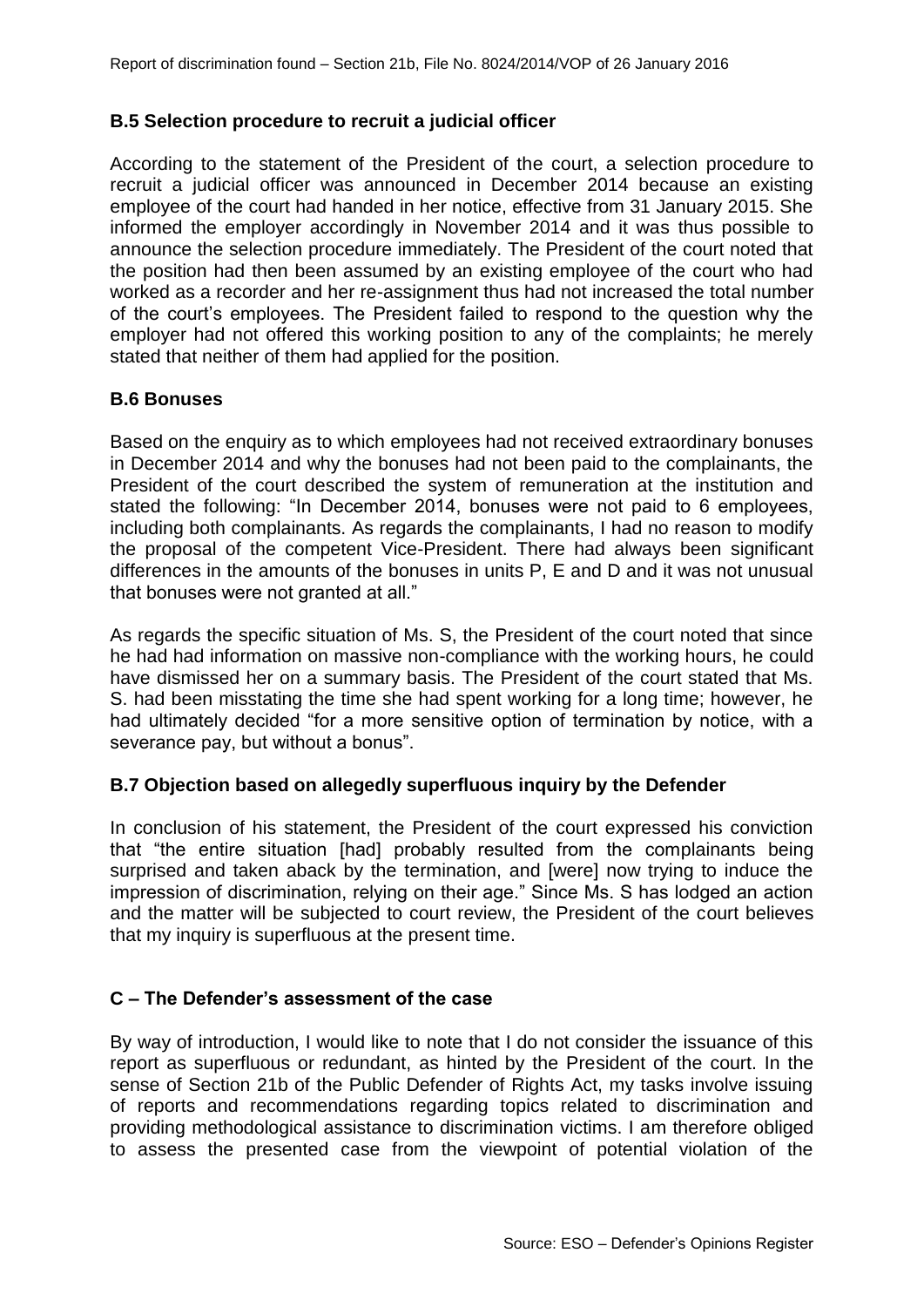prohibition of discrimination and the right to equal treatment; furthermore, this report can be used as documentary evidence in the court proceedings.

#### **C.1 Contradictions in descriptions of the facts of the case**

The employer described some of the facts differently than the complainants. For example, the employer stated that it could have terminated the employment of Z. S. by summary dismissal and the termination by notice for reasons of redundancy had actually been selected as a less harsh option. This statement has been rejected by the complainant in her comment on the action for annulment of termination of employment by notice, which she supplemented in the file.

Furthermore, the complainants allegedly did not receive bonuses due to having rejected the agreements on termination of employment. The employer did not submit an overview of bonuses paid to employees in December 2014, but it stated that it had not paid bonuses to six employees, including the two complainants.

Since I am limited in taking of evidence, I am not able to determine whether the above statements are true – this can be done in court. I will thus base my report especially on facts that seem proven.

I consider it proven that, when deciding which employees should be laid off, the employer took into account the fact that the complainants were collecting old age pension. In other words, the granted old age pension was in fact the reason why the employer ultimately decided to lay off the complainants instead of some other employees. The employer stressed in this respect that other employees that had come into consideration had been women with minor children whose position on the labour market had thus been difficult.

I further consider it uncontested based on the information obtained that the employer announced a selection procedure to recruit a judicial officer in December 2014. The complainants did not apply for the position and the employer did not offer the position to them.

The key question for my assessment is whether or not an employer may take the granted old age pension into consideration when deciding which employees will be laid of if this means favouring other employees – mothers of minor children.

#### **C.2 Right to equal treatment in the area of labour law**

Under Section 2 (3) of the Anti-Discrimination Act,[3] direct discrimination means an act or failure to take action, where one person is treated less favourably than another in a comparable situation. Such less favourable treatment must be motivated by grounds explicitly listed in that provision. Those grounds include age. Both complainants have reached retirement age; the fact that the complainants collect old age pension (i.e. a benefit under the social security scheme immediately linked to reaching a certain age) and thus are sure to receive some income played a key part in the termination of employment, or rather the decision of whether the employer would lay off the complainants or some other employees.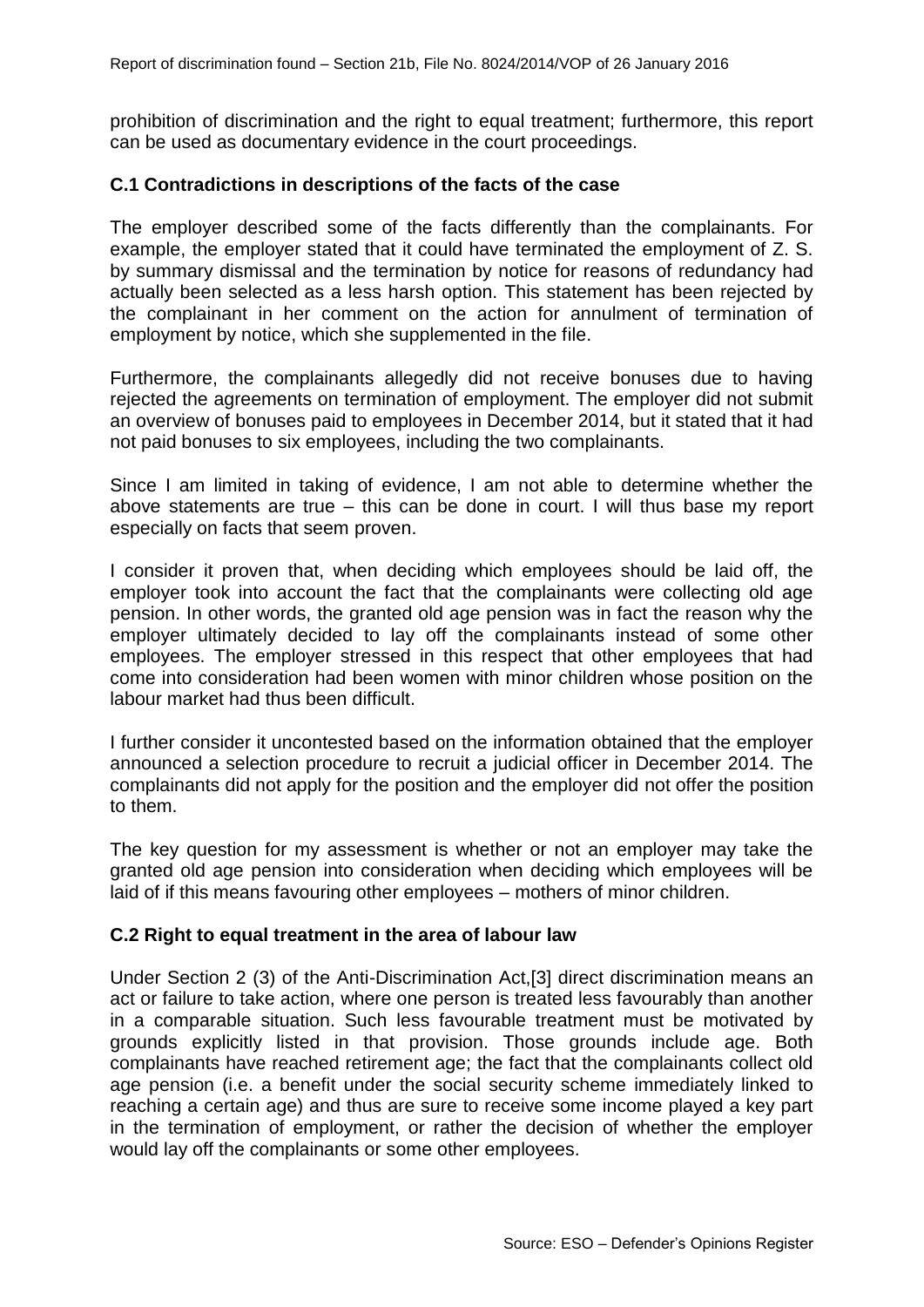In order for a situation to qualify as discrimination in the sense of the Anti-Discrimination Act, the disadvantaging must occur in one of the areas listed in Section 1 (1) of the Anti-Discrimination Act. The "area of employment and service relationships and other dependent activities, including remuneration", in which the alleged discrimination of the complainants occurred, is listed under subparagraph (c). This condition has thus been fulfilled.

In connection with the case, I would also like to quote the definition of remuneration under Section 5 (1) of the Anti-Discrimination Act: "For the purposes of this Act, remuneration means any performance, in money or in kind, provided to a person within dependent activities either repeatedly or on a one-off basis, directly or indirectly." This means that the prohibition of discrimination, based *inter alia* on age, applies to all components of a salary, both claimable and non-claimable.[4]

From among other forms of discrimination defined in the Anti-Discrimination Act, I consider it necessary to mention retaliation (victimisation). According to Section 4 (3) of the Anti-Discrimination Act, retaliation means unfavourable treatment, punishment or placing at a disadvantage in consequence of exercise of rights under the Act. This provides protection against any vengeful acts consisting in adopting measures to take revenge against a person who exercised his or her rights under the Anti-Discrimination Act.[5]

# **C.3 Permitted forms of differences of treatment on grounds of age**

The Anti-Discrimination Act incorporates the legal regulations of the European Union, including Council Directive 2000/78/EC establishing a general framework for equal treatment in employment and occupation (hereinafter the "Directive"), which is of paramount importance in the present case. Article 6 (1) of the Directive stipulates that "Member States may provide that differences of treatment on grounds of age shall not constitute discrimination, if, within the context of national law, they are objectively and reasonably justified by a legitimate aim, including legitimate employment policy, labour market and vocational training objectives, and if the means of achieving that aim are appropriate and necessary".

The forms of permissible differences of treatment are stipulated in Section 6 (1) of the Anti-Discrimination Act:

"Discrimination does not occur is case of differences of treatment in access to employment or occupation on grounds of age if

(a) there is a requirement of minimum age, professional experience or time of employment that is necessary for proper discharge of the job or occupation, or to access certain right and obligations associated with the job or occupation; or

(b) proper discharge of the job or occupation requires expert training with a duration that is disproportionate to the date when the person applying for the job or occupation will reach retirement age under a special law."

In line with the cited provision of the Directive, forms of permissible differences of treatment on grounds of age can also be partly subsumed under Section 6 (3) of the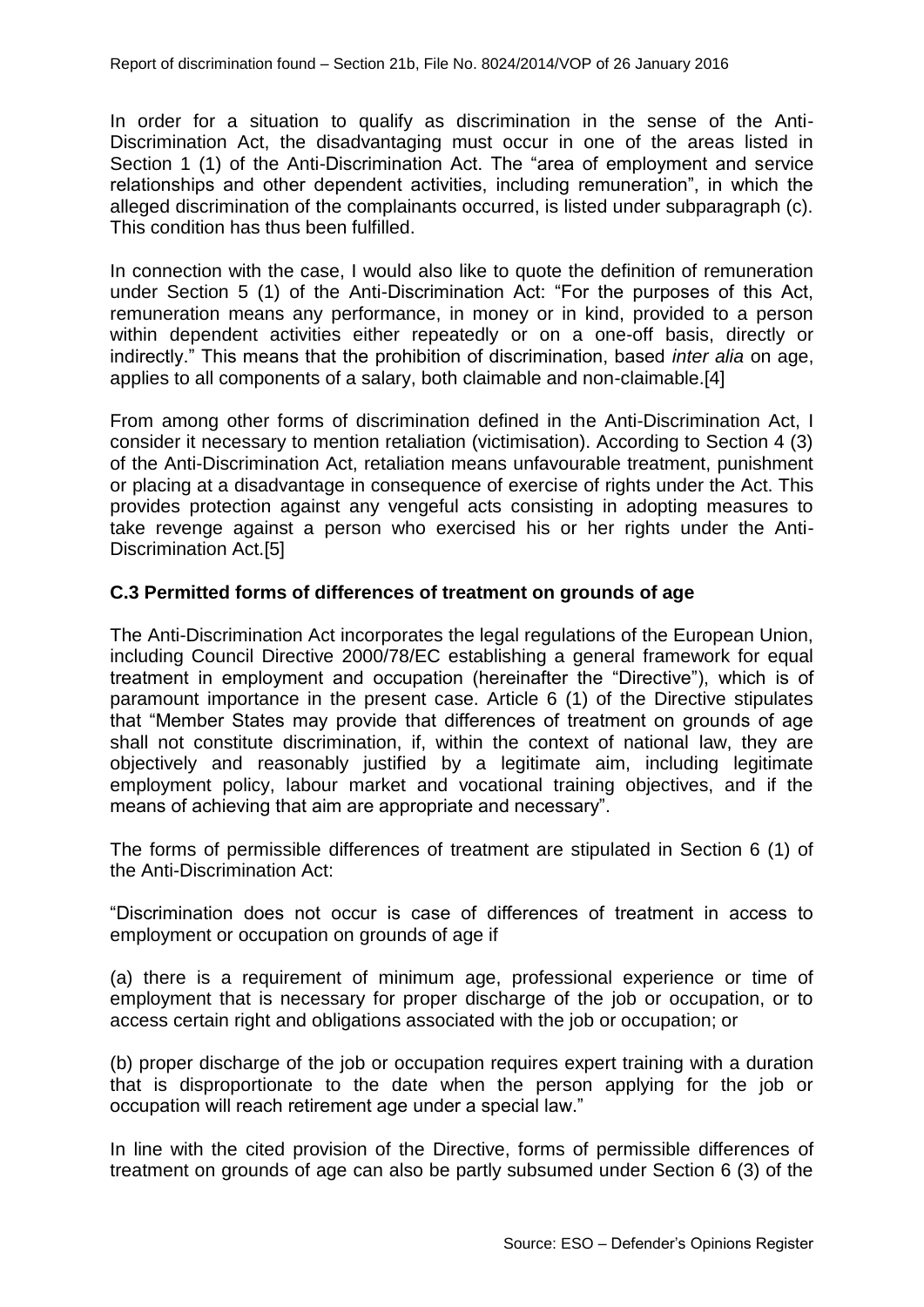Anti-Discrimination Act, which states that discrimination does not occur in case of differences of treatment in labour matters if there is an objective reason consisting in the nature of the discharged work or activities and the relevant requirements are proportionate to the nature of that work or activities. This means that even if alleged discrimination in an employment relationship occurs based on a protected characteristic, the discrimination does not necessarily have to be prohibited if the differences of treatment are justified by the nature of the work or activities and the relevant requirements are proportionate to the nature of that work or activities.

Article 6 (1) of the Directive includes a non-exhaustive list of permissible forms of differences of treatment on grounds of age,[6] i.e. it does not prevent the legislature from defining forms of permissible differences of treatment other than he above in a legal regulation. It follows from the case law of the Court of Justice of the European Union (hereinafter "CJ EU") that the above Article of the Directive "gives Member States the option to provide, within the context of national law, that certain forms of differences in treatment on grounds of age do not constitute discrimination within the meaning of that directive if they are 'objectively and reasonably' justified."[7]

However, employers are obliged to stay within the limits imposed by national legislation, i.e. by Section 6 (1) of the Anti-Discrimination Act, or alternatively to subsume the difference of treatment under Section 6 (3) of the Anti-Discrimination Act, which must be interpreted narrowly.[8]

In the case at hand, the employer stated that, deciding on which employees to lay off for reasons of redundancy, it had had the option to either lay off the complainants (collecting old age pension) or other employees – mothers of minor children. In its decision, the employer favoured the employees with minor children, because the complainants were sure to receive at least some income (old age pension). The above clearly shows that the reason why the complainants, rather than some other employees, were laid off was their retirement age. It must be assessed whether the case involves any of the permissible forms of differences of treatment under the Anti-Discrimination Act.

Section 6 (1) of the Anti-Discrimination Act concerns access to employment or occupation rather than termination of employment and thus the above conduct of the employer can only be justified if the conditions under Section 6 (3) of the Anti-Discrimination Act are met.[9] However, the employer justified the differences of treatment by the income from old age pension and did not submit any reason consisting in the nature of the discharged work (material professional requirement) associated with age that would prevent the complainants (but not their younger colleagues) from discharging the work in the future. The case thus does not involve the general form of permissible differences of treatment and it is not necessary to examine whether or not the termination of the complainants' employment by notice followed a legitimate goal and met the requirement of proportionality.

Moreover, it is difficult to imagine any material professional requirement on the work of a judicial officer that would justify differences of treatment on the grounds of higher age. For illustration, I would like to refer to a decision in which the CJ EU addressed in detail the maximum age limit of 30 years stipulated for employees in the fire service by the Regulation of the Land of Hesse on the careers of officials in the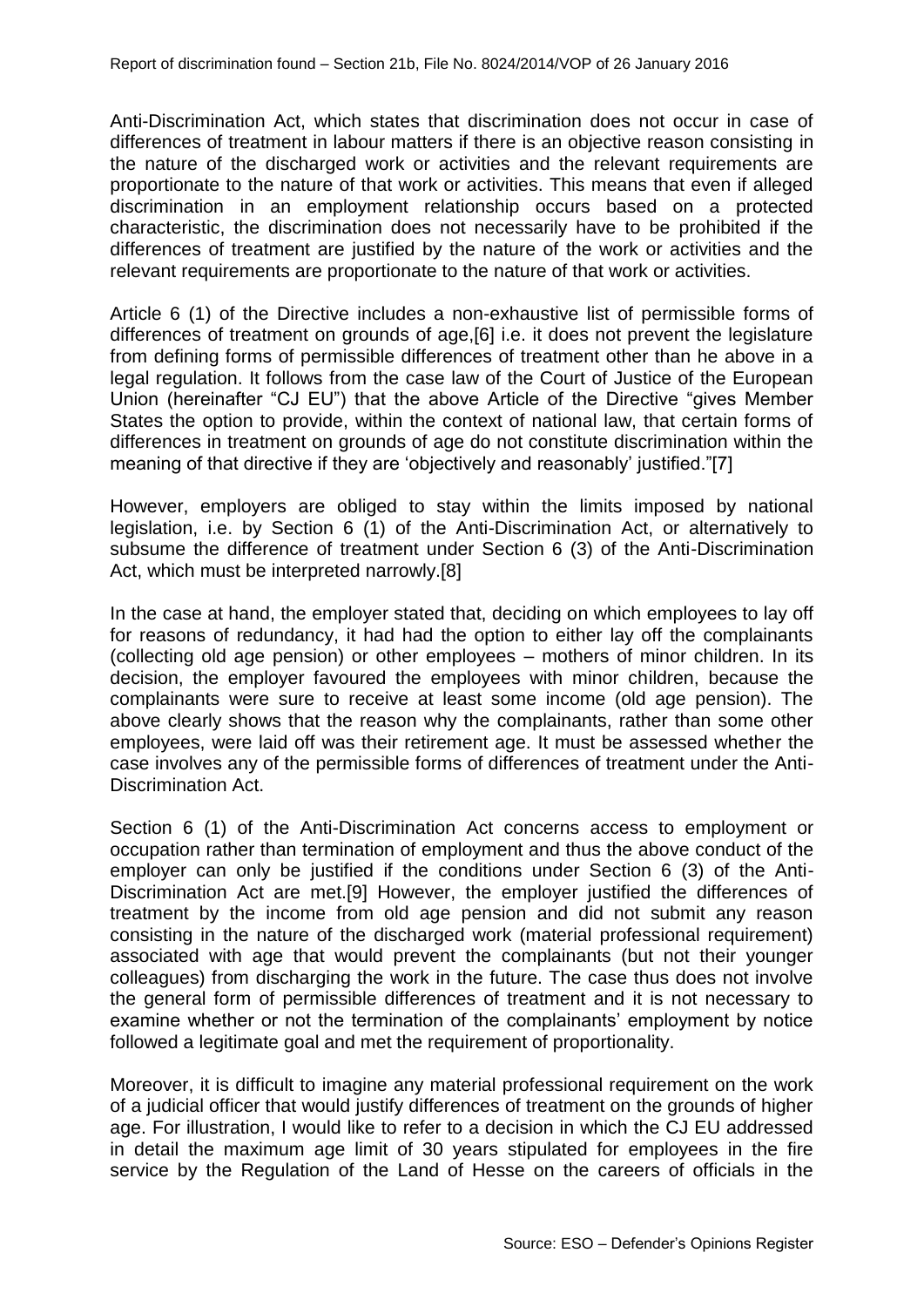operational divisions of the professional fire services. The CJ EU noted that "the concern to ensure the operational capacity and proper functioning of the professional fire service constitutes a legitimate objective".[10] However, the Czech legislature has not stipulated any age limit for the performance of work of judicial officers; furthermore, any age limit would have to be in line with EU law.

It is not my statutory competence to evaluate whether the employer met the conditions for termination of the complainant's employment for reasons of redundancy as required by the Labour Code.[11] In any case, the employer may not discriminate against employees when deciding which of them would be laid off for reasons of redundancy. Given the right to equal treatment, I reached the conclusion that taking account of the retirement age in case of termination of employment definitely does not meet the requirements for any of the permitted forms of discrimination defined in the Anti-Discrimination Act. It follows from the established facts that, beyond reasonable doubt, the employer directly discriminated against the complainants on grounds of their retirement age by terminating their employment by notice.[12]

#### **C.4 Assessment of favouring of female employees with minor children**

It follows from the employer's line of argument that it considers the prioritising of employees – mother of minor children as favouring this group vulnerable on the labour market. The Anti-Discrimination Act stipulates in Section 7 (2) that "[a]ction aimed at preventing or balancing out disadvantages following from a person's membership in a group of people defined by one of the reasons listed in Section 2 (3) and at ensuring equal treatment and opportunities for such a person shall not be considered discrimination". Typical examples of "affirmative action" include efforts to meet certain quotas, where even this goal can be attained in several ways, e.g. by actively seeking employees who are members of certain group, or by providing certain advantages to a defined group of people.[13] However, there is a difference between affirmative action by the State and by other entities; affirmative action by the State is subject to the requirement of constitutionality, while affirmative action by private entities must meet the statutory requirements.[14]Termination of employment by notice inconsistent with the prohibition of discrimination on the grounds of age thus cannot be justified as affirmative action with respect to younger female employees with minor children.

The employer's procedure also cannot be reasonably justified by the Government Strategy for Gender Equality in the Czech Republic for 2014-2020 (hereinafter the "Strategy"), because this strategic document provides a framework for implementation of the gender equality policy in the Czech Republic, but does not stipulate any binding obligation to favour younger women with minor children over women in the retirement age in the area of labour law. The Strategy primarily lays down one of the priorities of the Czech Government – gender equality. Furthermore, the problems in the area of gender equality on the labour market and trade, as identified in the Strategy, involve low employment rate and high unemployment rate in some age categories and groups including senior citizens and single mothers as well as the high number of women at risk of poverty, especially in certain age categories.[15] Therefore, the Strategy aims not only at mothers of minor children, but also at older women, who are also among the vulnerable groups.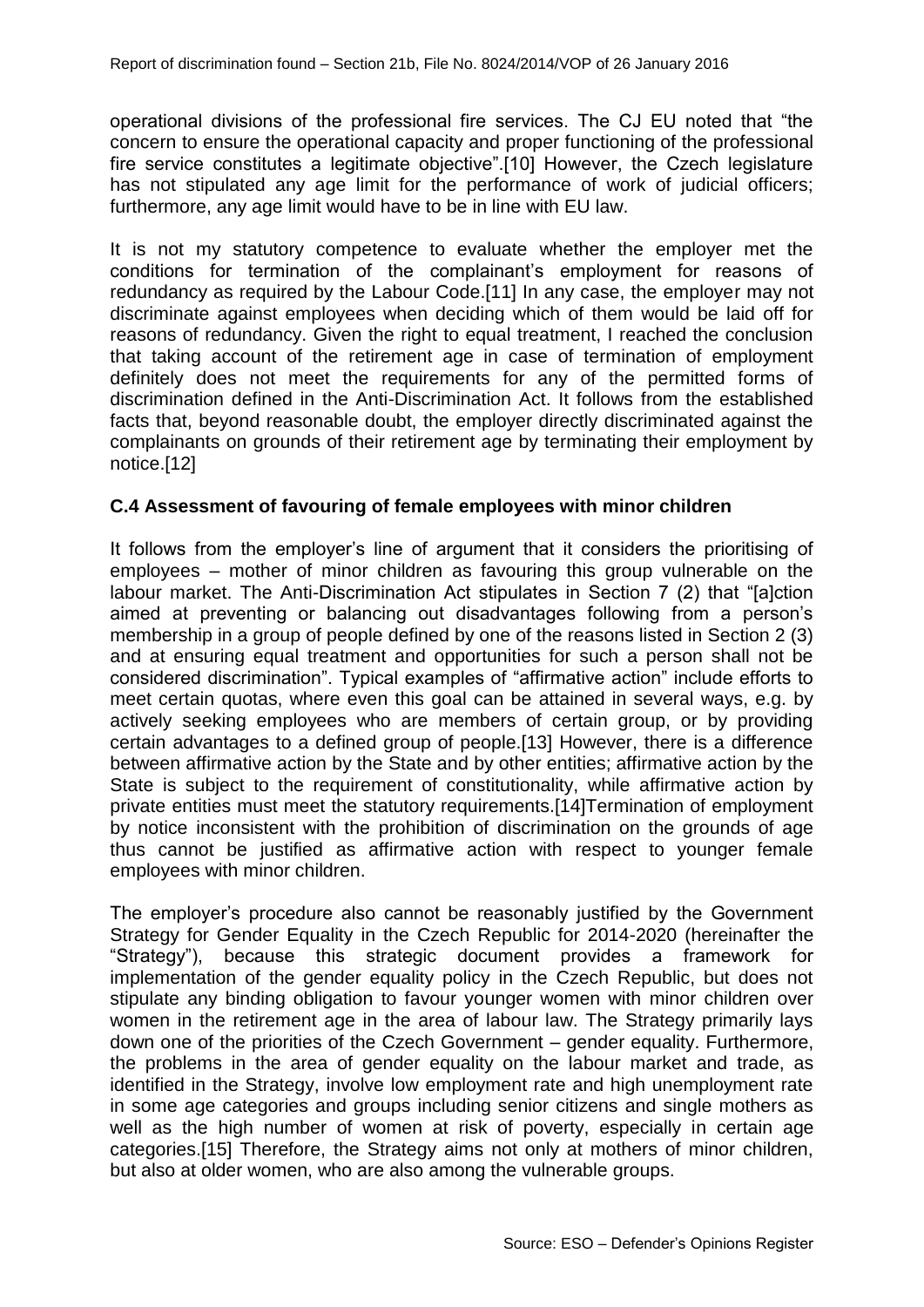# **C.5 Assessment of the failure to pay out benefits**

As stated above, there are conflicts in the individual parties' views as regards the extraordinary benefits paid out in 2014. It follows from Section 1 (1)(c) in conjunction with Section 5 (1) of the Anti-Discrimination Act that this Act applies to the area of remuneration for work, including non-claimable components of salary.

If the employer did not pay benefits to the complainants because they had rejected the agreements on termination of employment (or objected to their termination on the grounds of retirement age), this constitutes discrimination in the form of retaliation. The body of the offence of retaliation includes three premises: unfavourable treatment, exercise of the right to equal treatment and a cause-and-effect relationship between the above.

In the present case, unfavourable treatment may have consisted in the failure to pay out benefits to the complainants.

The second premise consists in previous exercise of the right to equal treatment by the victim. I have already concluded when inquiring into another case[16] that since the Anti-Discrimination Act does not specify the manner of exercise in any detail and given the aim of this concept, specifically to protect discrimination victims from secondary harm (victimisation), it is sufficient if the right to equal treatment is exercised in any manner, even informally. The refusal to terminate the employment by an agreement, or expressing objections to termination on the grounds of age, can thus be considered as exercise of rights under the Anti-Discrimination Act.[17]

The last premise consists in the existence of a cause-and-effect relationship between the unfavourable treatment and exercise of the right to equal treatment. In other words, it must be determined whether the complainants received no benefits exclusively due to their refusal to terminate their employment by agreement, or due to expressing their objections to the termination, as the case may be.

Given my limited options as to taking of evidence, I am not able to determine with certainty whether or not the employer also discriminated against the complainants in the form of retaliation. However, given the chronology of the events, it may be possible that the complainants received no benefits in December 2014 due to their "uncooperating attitude" towards the termination of their employment. I have reached the conclusion that the allegation and proof submitted by the complainants to the effect that they had not received benefits in December 2014 is sufficient to shift the burden of proof in the sense of Section 133 of Act No. 99/1963 Coll., the Code of Civil Procedure, as amended. The employer will thus have to prove that it had reasons not to pay out the benefits to the complainants other than their refusal to sign the agreement on termination of employment, or the fact that they expressed their objections to the notice of termination by the employer, as the case may be.

# **C.6 Related procedural issue**

In my research paper Discrimination in the Czech Republic: Victims of Discrimination and Obstacles Hindering their Access to Justice,[18] which included also monitoring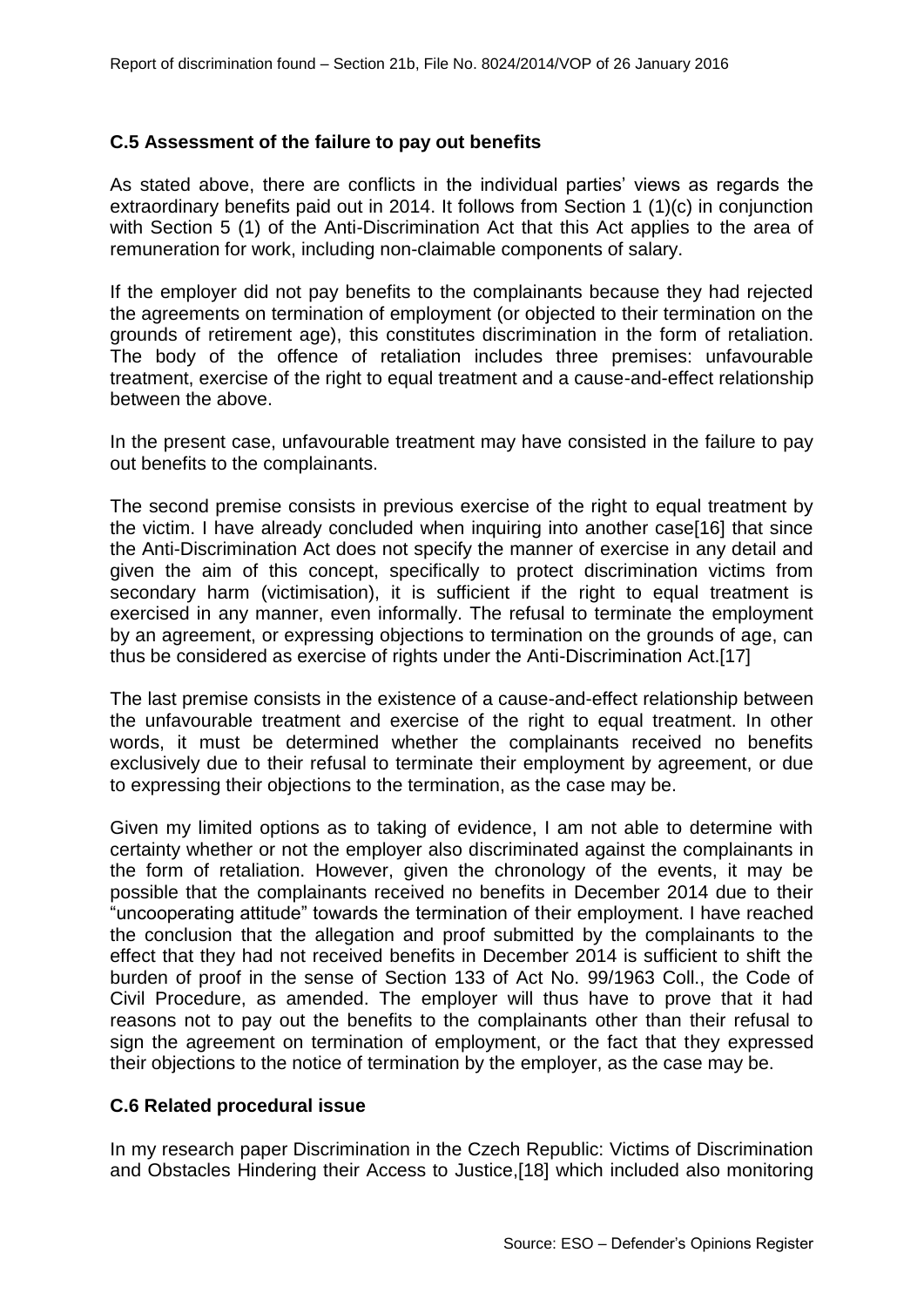of court and administrative decisions in the area of discrimination, I found that there are problems related with the issue of shifting the burden of proof in case of notices of termination by the employer for reason of redundancy under Section 52 (1)(c) of the Labour Code.

While refraining from assessing whether or not the conditions for the employer's notice of termination for reasons of redundancy have been met in the present case, I would like to outline the problem of deciding which employees are redundant in connection with the shift of the burden of proof in court proceedings. If an organisational change affect several employees while only some of them are redundant, it is up to the employer to select the specific employees. However, the employer may not make the choice based on a discriminatory criterion.[19] I have found that courts generally do not tend to address the question of why the given employee was selected. It would however be necessary to change the above practice in order to prove that the employer was not guilty of discrimination. It follows from the research that the courts do address objections to discrimination and try to either confirm or disprove the objections in other ways. For example, in one of the judgements[20] provided for the research, the judge examined the age structure of other employees laid off and the age structure of the employer's employees to address an objection to discrimination on grounds of age.

The above procedure does not seem universally applicable.[21] However, I am convinced that it has been sufficiently proven in the present case that the employer selected the relevant employees due to their retirement age and its procedure does not qualify as any of the permissible forms of differences of treatment under Czech law (see Sections C.3 and C.4 of this Report). I am not aware of the age structure of the court's employees, but the fact that, as of 31 December 2014, the employer only terminated the employment of the complainants (Ms. S. aged 64 and Ms. Š. aged 65) and of a judicial secretary aged 64 corresponds to the declared intention of the employer to lay off employees who had income from old age pension and to favour younger female employees with minor children.

# **C.7 Claims following from the Anti-Discrimination Act and EU law**

This Report may serve as a basis for initiation of court proceedings on the grounds of alleged discrimination or for mediation proceedings under Act 202/2012 Coll., on mediation and amending certain laws (the Mediation Act). Pursuant to Section 10 of the Anti-Discrimination Act, the complainants may claim that the respondent refrains from discrimination, eliminates its consequences and provides reasonable satisfaction. Given the lack of clarity caused by the subsidiarity of pecuniary satisfaction under Section 10 of the Anti-Discrimination Act, I consider it important to tackle the issue of claims of discrimination victims in the light of the EU law in more detail.

The right to equal treatment protects the dignity and autonomy of people.[22] Protection is thus extended not only to non-discriminatory access to vital needs such as employment, housing and education,[23] but also to the personal rights and dignity of people affected by discrimination.[24] Non-proprietary harm, i.e. violation of dignity, can be compensated either by an apology or by pecuniary satisfaction. The wording of the Anti-Discrimination Act is based on the classical interpretation of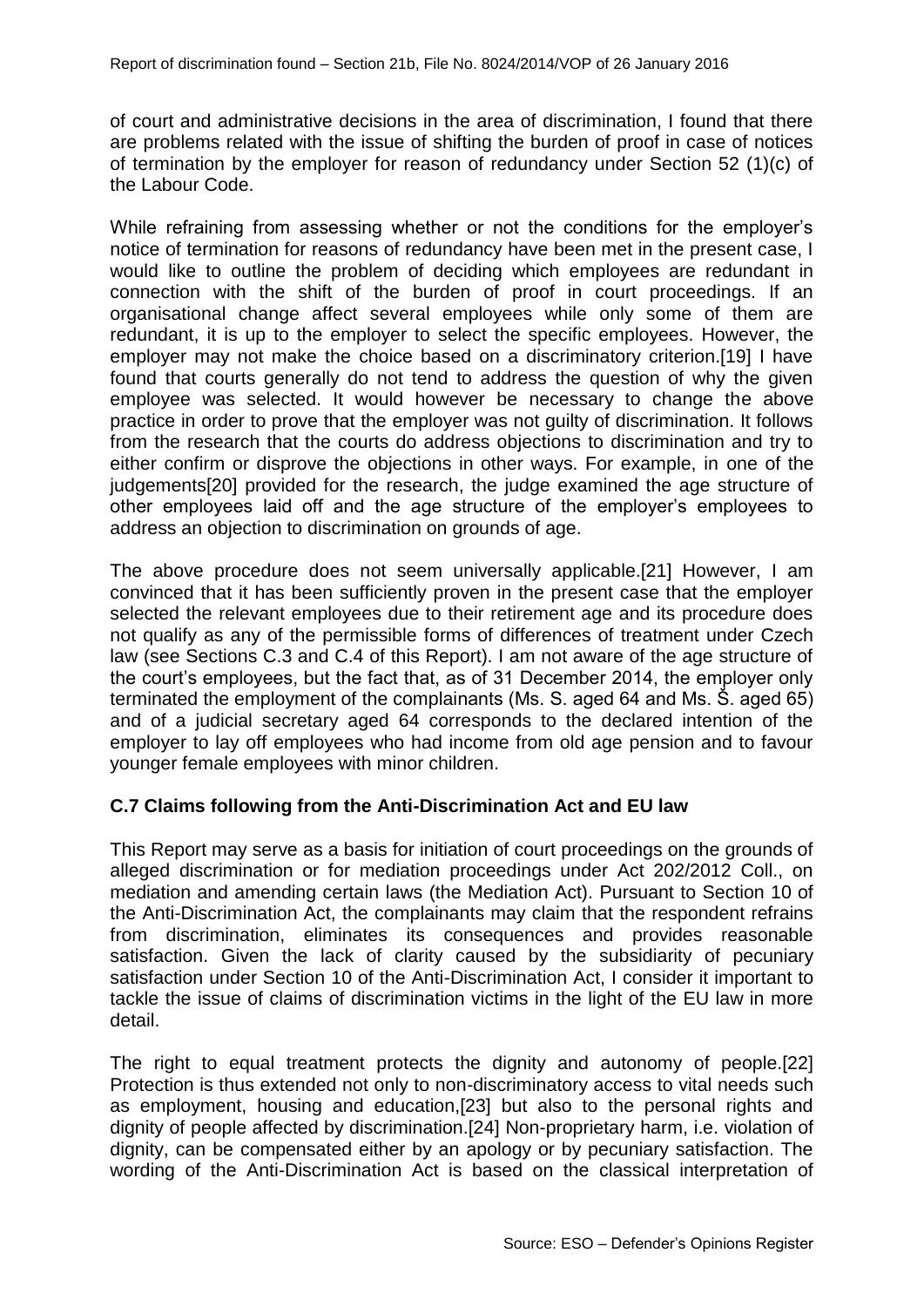protection of personal rights, allowing pecuniary satisfaction only in serious violations.[25] However, Section 10 of the Anti-Discrimination Act must be interpreted in line with EU law.[26] I therefore consider it necessary to take account of the conclusions of the Court of Justice of the European Union, which has repeatedly tackled the interpretation of the anti-discriminatory directives that have informed the Anti-Discrimination Act.

Pursuant to Article 17 of Council Directive 2000/78/EC establishing a general framework for equal treatment in employment and occupation, Member States are obliged to lay down a system of sanctions for violations of the prohibition of discrimination, where these sanctions must be effective, proportionate and dissuasive.

The nature of the sanctions was addressed by the Court of Justice of the EU e.g. in the Feryn case, where it noted that Member States are obliged to adopt "measures which are sufficiently effective to achieve the aim of that directive and to ensure that they may be effectively relied upon before the national courts in order that judicial protection will be real and effective" even if there is no specific victim of the discrimination.[27] The Court of Justice of the European Union also tackled the nature of the sanctions for violations of the prohibition of discrimination. In case a State imposes a sanction for violation of discrimination in the form of compensating the incurred harm, the granted compensation must ensure real and effective judicial protection, it must have a real dissuasive effect and must be proportionate to the incurred harm.[28] Mere apology cannot meet the requirements on effective transposition.[29] Moreover, pecuniary satisfaction also has a preventive and punitive nature in case of violation of personal rights.[30]

Therefore, I believe that when determining the manner of remedy of discriminatory acts pursuant to Section 10 of the Anti-Discrimination Act, account should be taken of the dissuasive effect of the selected manner of compensation. Pecuniary satisfaction thus should be a regular part of decisions on discrimination because the punitive function is prioritised under EU law.[31]

I consider it appropriate to point out other alternatives as regards the claims of discrimination victims. Specifically, Section 2957 of the Civil Code[32] stipulates that the manner and amount of reasonable satisfaction must expiate circumstances worthy of special attention, such as the fact that harm was incurred as a result of discrimination. It therefore remains a question whether the courts should interpret Section 10 (2) of the Anti-Discrimination Act in the light of EU law and Section 2957 of the Civil Code, or perhaps to directly apply Section 2957 of the Anti-Discrimination Act, as Section 10 (2) of the Anti-Discrimination Act can be considered obsolete given the new provisions under the Civil Code.

# **D – Conclusions**

Based on the above findings and considerations, I reached the conclusion that, beyond reasonable doubt, the X court as the employer directly discriminated against the complainants in the sense of Section 2 (3) of the Anti-Discrimination Act, because it laid them off for reasons of redundancy on the grounds of their retirement age.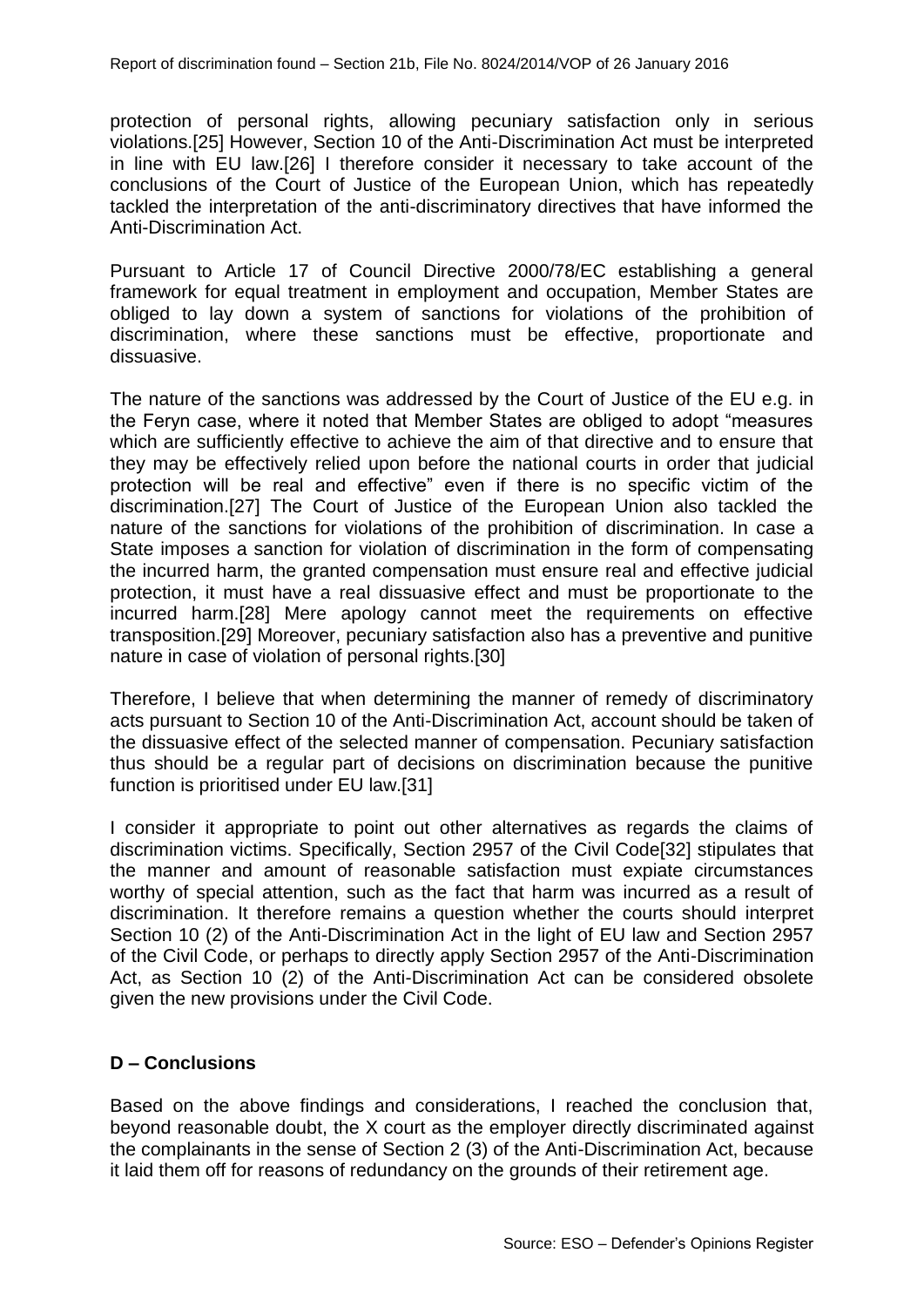As regards the failure to pay out benefits for December 2014, the allegation and proof of the fact that the complainants' did not receive any benefits for the relevant period suffices to shift the burden of proof to the respondent, i.e. the employer, pursuant to Section 133a of the Code of Civil Procedure. In order to refute the suspected discrimination, the employer will have to prove that it had relevant reasons not to pay out the benefits to the complainants other than their refusal to sign the agreement on termination of employment, or the fact that they expressed their objections to the notice of termination by the employer due to discrimination on grounds of age, as the case may be.

I am sending the Inquiry Report to the President of the X court, Mr. D, and to the complainants. If any of the parties wishes to comment on my findings, they should do so within 30 days of delivery.

Mgr. Anna Šabatová, Ph.D., signed Public Defender of Rights

*[1] Agreement on Amendment to Employment Contract of 30 December 1992, Ref. No. Spr 83/93, as amended and supplemented on 9 April 2001, and Agreement on Amendment to Employment Contract of 5 June 1991, Ref. No. Spr 1697/91, as amended and supplemented on 9 April 2001.*

*[2] Section 1 (5) in conjunction with Section 21b of Act No. 349/1999 Coll., on the Public Defender of Rights, as amended.*

*[3] Act No. 198/2009 Coll., on equal treatment and legal remedies for protection against discrimination and on amendment to certain laws (the Anti-Discrimination Act), as amended.*

*[4] the Court of Justice of the European Union ruled in the judgement of 26 June 2001, Susanna Brunnhofer v. Bank der österreichischen Postsparkasse AG [2001] ECR I-04961, that equal remuneration must be ensured not only based on overall assessment of all performances provided to employees, but also for each individual part of the remuneration. This means that it is necessary to compare both claimable and non-claimable components of salary. Mere comparison of claimable components of salary does not suffice.*

*[5] BOUČKOVÁ, P., HAVELKOVÁ, B., KOLDINSKÁ, K., KÜHN, Z., KÜHNOVÁ, E., WHELANOVÁ, M. Antidiskriminační zákon (Anti-Discrimination Act). Commentary. 1st edition. Prague: C. H. Beck, 2010, ISBN 978-80-7400-315-8, p. 190.*

#### *[6] "Such differences of treatment may include, among others:*

*(a) the setting of special conditions on access to employment and vocational training, employment and occupation, including dismissal and remuneration conditions, for young people, older workers and persons with caring responsibilities in order to promote their vocational integration or ensure their protection;*

*(b) the fixing of minimum conditions of age, professional experience or seniority in service for access to employment or to certain advantages linked to employment;*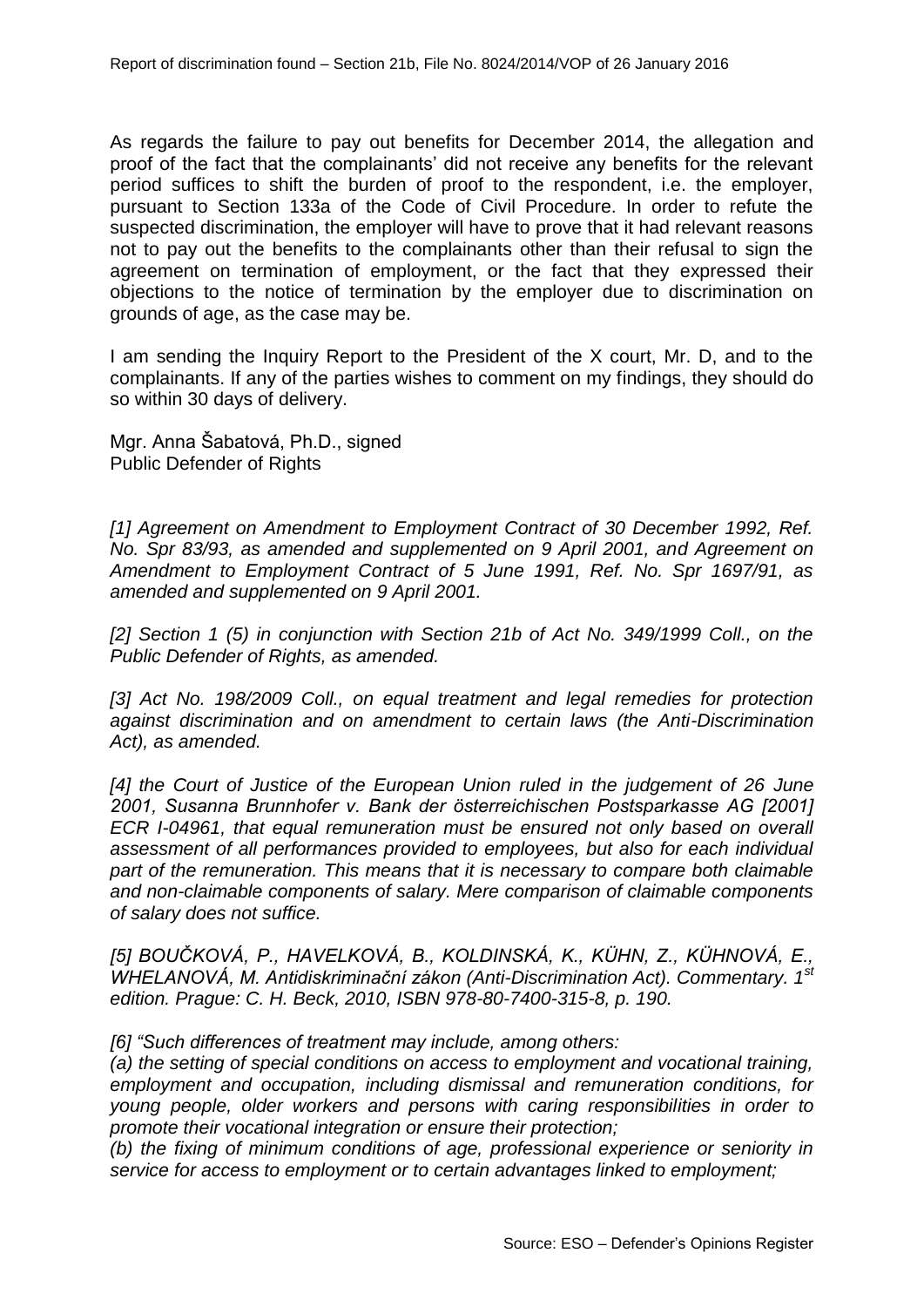*(c) the fixing of a maximum age for recruitment which is based on the training*  requirements of the post in question or the need for a reasonable period of *employment before retirement."*

*[7] Judgement of the Court of Justice of the European Union of 5 March 2009, The Incorporated Trustees of the National Council on Ageing (Age Concern England) v. Secretary of State for Business, Enterprise and Regulatory Reform, C-388/07, para 65.*

*[8] KVASNICOVÁ, J., ŠAMÁNEK, J. et al. Antidiskriminační zákon (Anti-Discrimination Act). Commentary. 1st edition. Prague: Wolters Kluwer, a.s., 2015. ISBN 978-80-7478-879-6, pp. 228 and 233-234.*

*[9] This provision defines the general form of permissible differences of treatment in the area of labour law applicable to all discrimination grounds in the sense of Section 2 (3) of the Anti-Discrimination Act.*

*[10] Judgement of the Court of Justice of the European Union of 12 January 2010, Colin Wolf v. Stadt Frankfurt am Main, C-229/08, para 39.*

*[11] Act No. 262/2006 Coll., the Labour Code, as amended.*

*[12] Eligibility for old age pension is based on an age limit and the measure cannot, by definition, affect other persons and, therefore, the present case involves direct discrimination, rather than indirect. For more details cf. KVASNICOVÁ, J., ŠAMÁNEK, J. et al. Antidiskriminační zákon (Anti-Discrimination Act). Commentary. 1 st edition. Prague: Wolters Kluwer, a.s., 2015. ISBN 978-80-7478-879-6, pp. 174- 175.*

*[13] For the sake of completeness, it is necessary to add that, in the area of access to employment and occupation, Section 7 (3) stipulates the condition that it is not possible to favour a person whose qualities in terms of discharge of the job or occupation do not exceed the qualities of the other persons being assessed simultaneous.*

*[14] KVASNICOVÁ, J., ŠAMÁNEK, J. et al. Antidiskriminační zákon (Anti-Discrimination Act). Commentary. 1st edition. Prague: Wolters Kluwer, a.s., 2015. ISBN 978-80-7478-879-6, p. 248.*

*[15] Office of the Government of the Czech Republic Government Strategy for Gender Equality in the Czech Republic for 2014-2020. p. 15.*

*[16] Public Defender of Rights' Report on Inquiry of 17 June 2015, File No. 211/2012/DIS/VP, available at: [http://eso.ochrance.cz/Nalezene/Edit/2906.](http://eso.ochrance.cz/Nalezene/Edit/2906)* 

*[17] In the cited case (File No. 211/2012/DIS/VP), I also reached the conclusion that if protection against retaliation is to be effective in practice, i.e. if it should create an environment in which people are not afraid to exercise their rights, the prohibition of retaliation cannot apply only to situations where the right to equal treatment has actually been violated. Any interpretation leading to conclusions contradictory to the*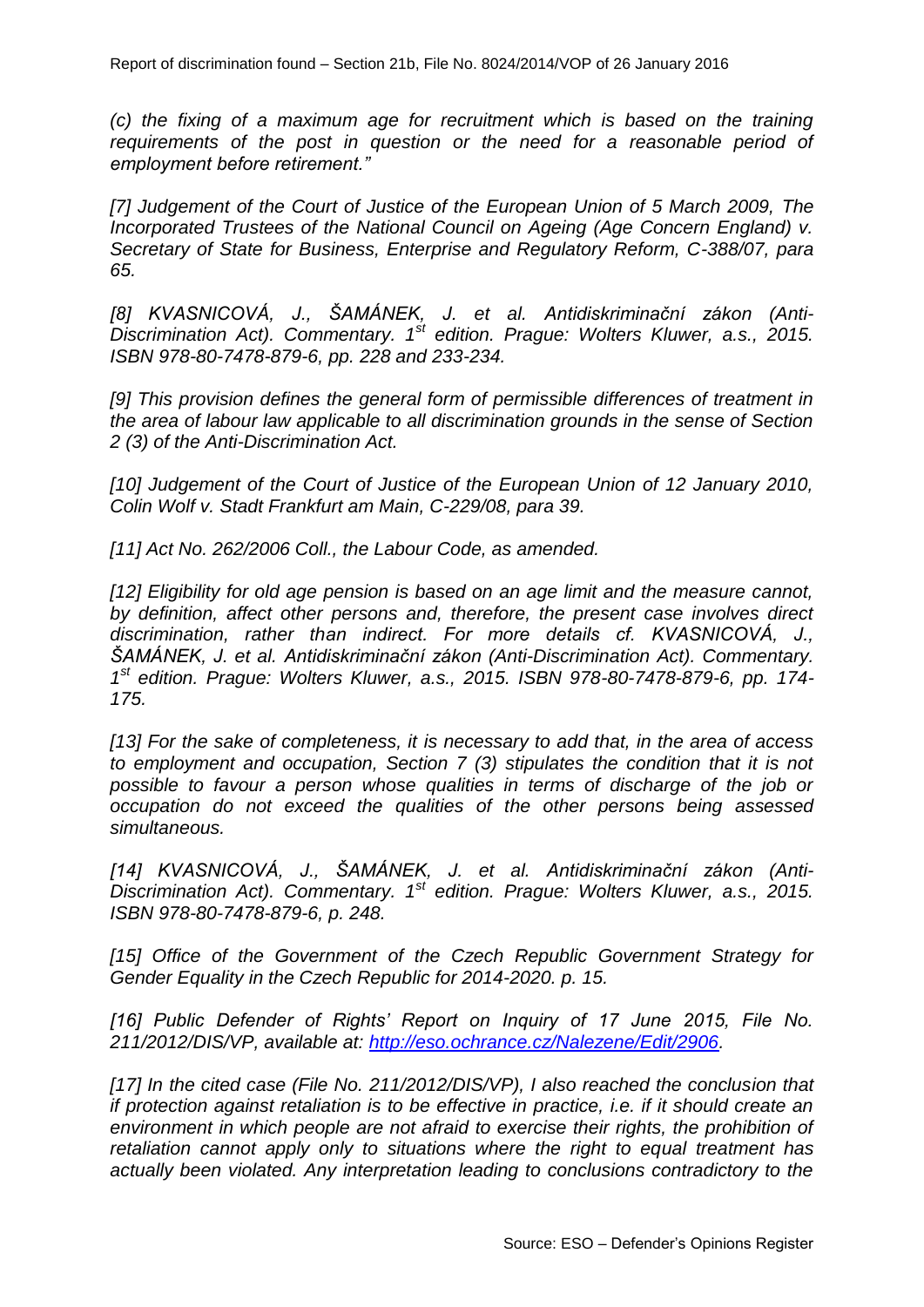*above would significantly diminish the protection of discrimination victims, because the prohibition of retaliation would depend on the legal assessment of the preceding acts and such issues are often very unclear and complicated.* 

*[18] Public Defender of Rights [online]. Brno: © The Office of the Public Defender of Rights [retrieved 18 January 2016]. Available at: www.ochrance.cz. Path: Home/Discrimination/Research/Discrimination in the Czech Republic: Victims of Discrimination and Obstacles Hindering their Access to Justice.*

*[19] BĚLINA, M., DRÁPAL, L. et al. Zákoník Práce (The Labor Code.) Commentary. 2 nd edition. Prague: C. H. Beck, 2015. ISBN 978-80-7400-290-8, p. 323.*

*[20] Judgement of the Regional Court in Ostrava of 6 August 2013, Ref. No. 16 Co 232/2013 - 78.*

*[21] For more details, see the cited research.*

*[22] Cf. BOUČKOVÁ, Pavla; HAVELKOVÁ, Barbara; KOLDINSKÁ, Kristina; KÜHN, Zdeněk; KÜHNOVÁ, Eva; WHELANOVÁ, Markéta. Antidiskriminační zákon (Anti-Discrimination Act). Commentary. Prague: C.H. Beck, 2010. ISBN 978-80-7400-315- 8, p. 13. Also the opinion of Advocate General Maduro in case C-303/06, Coleman, para 9-11, cited therein.*

*[23] Cf. Section 1 (1) of the Anti-Discrimination Act.*

*[24] Cf.: "In case of discrimination, this concerns especially violations of the right to human dignity, because the message of discriminatory acts actually is that the victim belongs in a group of citizens that is not worthy of equal treatment." KVASNICOVÁ,*  Jana, ŠAMÁNEK, Jiří et al. Antidiskriminační zákon (Anti-Discrimination Act). *Commentary. Prague: Wolters Kluwer, a. s., 2015. ISBN 978-80-7478-897-6, p. 285.*

*[25] Cf. the wording of Section 10 (2) of the Anti-Discrimination Act: "If the remedy under paragraph (1) [i.e. refraining from discrimination and elimination of its consequences and provision of reasonable satisfaction in the form of an apology] does not seem sufficient, especially because the discrimination significantly harmed the reputation or dignity of a person or his or her position in the society, the person is also entitled to compensation of non-proprietary harm in money."*

*[26] For the issue of the interpretation conforming to EU law cf. WHELANOVÁ, Markéta. Účinky unijního práva ve světle judikatury Soudního dvora EU (Effects of EU Law in the Light of the Case-Law of the Court of Justice of the EU). Správní právo (Administrative Law). 2011, volume. 44, No. 6. ISSN 0139-6005, pp. 74-89.*

*[27] Judgement of the Court of Justice of the European Union of 10 July 2008, C-54/07, Firma Feryn.*

[28] Paragraph 25 of the Judgement of the Court of Justice of the European Union of *22 April 1997, C-180/95, Draehmpaehl.*